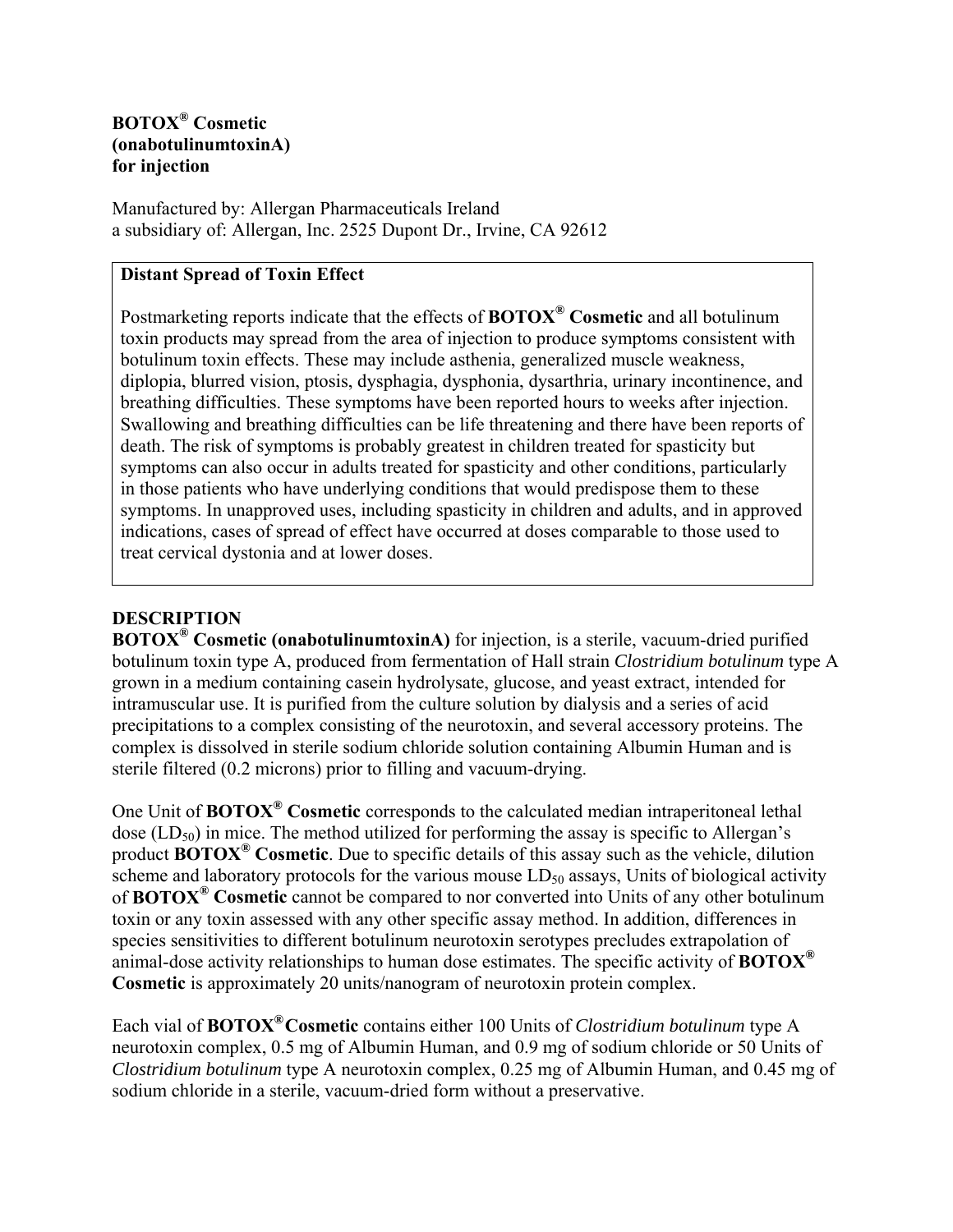## **CLINICAL PHARMACOLOGY**

**BOTOX® Cosmetic** blocks neuromuscular transmission by binding to acceptor sites on motor nerve terminals, entering the nerve terminals, and inhibiting the release of acetylcholine. This inhibition occurs as the neurotoxin cleaves SNAP-25, a protein integral to the successful docking and release of acetylcholine from vesicles situated within nerve endings. When injected intramuscularly at therapeutic doses, **BOTOX® Cosmetic** produces partial chemical denervation of the muscle resulting in a localized reduction in muscle activity. In addition, the muscle may atrophy, axonal sprouting may occur, and extrajunctional acetylcholine receptors may develop. There is evidence that reinnervation of the muscle may occur, thus slowly reversing muscle denervation produced by **BOTOX® Cosmetic**.

#### **Pharmacokinetics**

Using currently available analytical technology, it is not possible to detect **BOTOX® Cosmetic** in the peripheral blood following intramuscular injection at the recommended doses.

## **CLINICAL STUDIES**

#### **Glabellar Lines**

Two phase 3 randomized, multi-center, double-blind, placebo-controlled studies of identical design were conducted to evaluate **BOTOX® Cosmetic** for use in the temporary improvement of the appearance of moderate to severe glabellar facial lines. The studies enrolled healthy adults (ages 18 to 75) with glabellar lines of at least moderate severity at maximum frown. Patients were excluded if they had ptosis, deep dermal scarring, or an inability to substantially lessen glabellar lines even by physically spreading them apart. Subjects received a single treatment with **BOTOX® Cosmetic** (N=405, combined studies) or placebo (N=132, combined studies). Injection volume was 0.1 mL/injection site, for a dose/injection site in the active treatment groups of 4 Units. Subjects were injected intramuscularly in five sites, 1 in the procerus muscle and 2 in each corrugator supercilii muscle, for a total dose in the active treatment groups of 20 Units.

The co-primary efficacy endpoints were the investigator's rating of glabellar line severity at maximum frown and the subject's global assessment of change in appearance of glabellar lines, both at Day 30 post-injection. For the investigator rating, using a 4-point grading scale (0=none, 3=severe) a responder was defined as having a severity grade of 0 or 1. For the subject's global assessment of change, the ratings were from +4 (complete improvement) to -4 (very marked worsening). A responder was defined as having a grade of at least +2 (moderate improvement). After completion of the randomized studies, subjects were offered participation in an open label, repeat treatment study to assess the safety of repeated treatment sessions.

The combined results of these two efficacy trials are presented here. The mean age was 46 years, with 32 patients (6%)  $\geq$  65 years of age. Most of the subjects (82%) were women, and Caucasian (84%). At baseline, 210 patients (39%) had glabellar line severity scores at rest of moderate or severe.

In these studies, the severity of glabellar lines was reduced for up to 120 days in the **BOTOX® Cosmetic** group compared to the placebo group as measured both by investigator rating of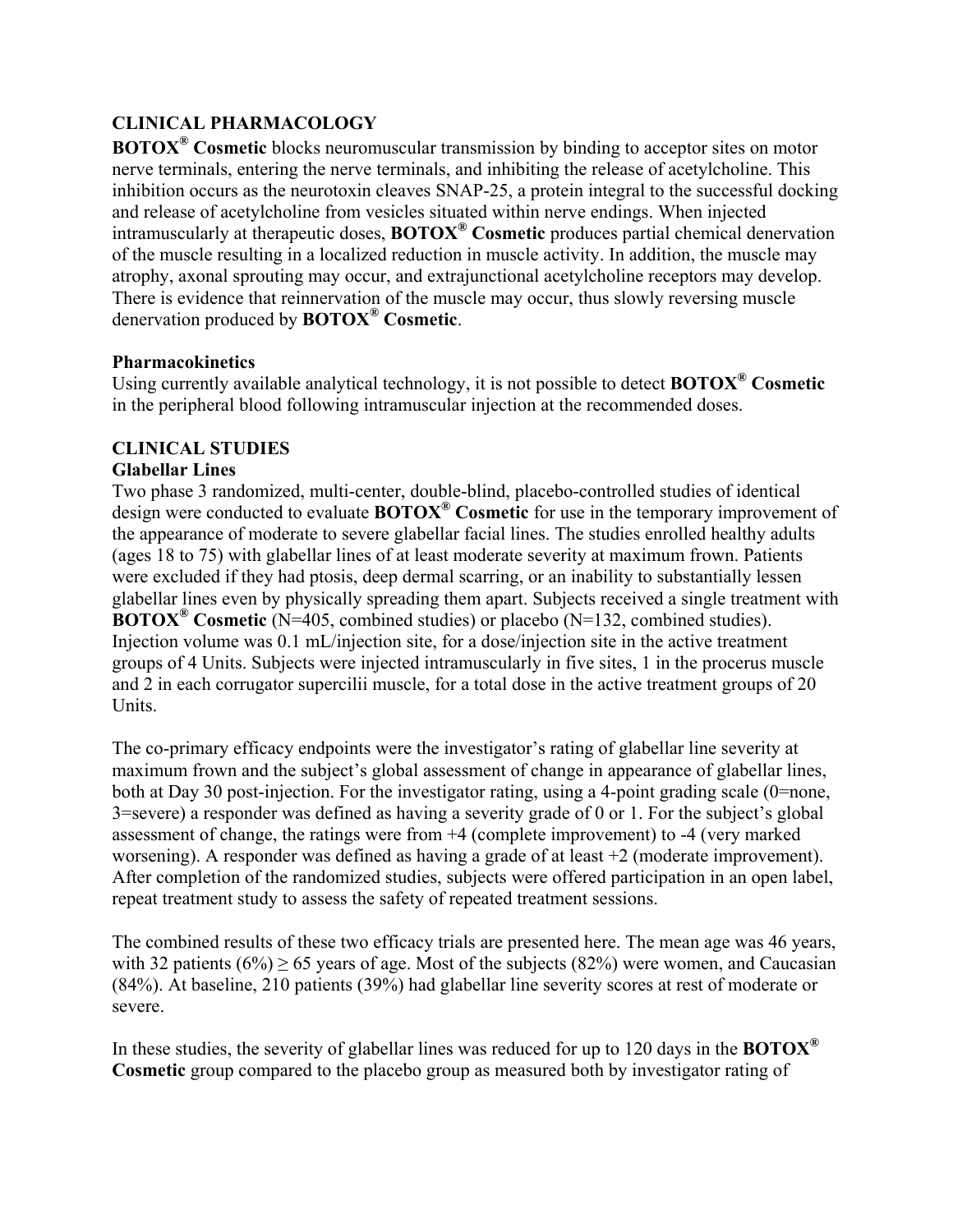glabellar line severity at maximum frown (Table 1), and by subject's global assessment of change in appearance of glabellar lines (Table 2).

#### **TABLE 1.**

**Investigator's Assessment of Glabellar Line Severity at Maximum Frown – Responder Rates (% and Number of Subjects with Severity of None or Mild)**

| Day             | $\overline{BOTOX^{\circledast}}$<br>Cosmetic | Placebo                                                        | Difference <sup>a</sup> |
|-----------------|----------------------------------------------|----------------------------------------------------------------|-------------------------|
|                 |                                              |                                                                |                         |
| 7               | 74%                                          | 6%                                                             | 68%                     |
|                 | 299/405                                      | 8/132                                                          | (62, 74)                |
| 30 <sup>b</sup> | 80%                                          | 3%                                                             | 77%                     |
|                 | 325/405                                      | 4/132                                                          | (72, 82)                |
| 60              | 70%                                          | $2\%$                                                          | 69%                     |
|                 | 283/403                                      | 2/130                                                          | (64, 74)                |
| 90              | 48%                                          | $2\%$                                                          | 45%                     |
|                 | 192/403                                      | 3/128                                                          | (40, 51)                |
| 120             | 25%                                          | $2\%$                                                          | 24%                     |
|                 | 102/403                                      | 2/128                                                          | (19, 29)                |
|                 |                                              | <sup>a</sup> 95% confidence intervals are shown in parenthesis |                         |

<sup>b</sup> Day 30: Co-Primary Efficacy Time point, P<0.001

## **TABLE 2.**

| Subject's Assessment of Change in Appearance of Glabellar Lines – Responder Rates |
|-----------------------------------------------------------------------------------|
| (% and Number of Subjects with at Least Moderate Improvement)                     |

| Day             | $\text{BOTOX}^{\circledR}$                                     | <b>Placebo</b> | Difference <sup>a</sup> |
|-----------------|----------------------------------------------------------------|----------------|-------------------------|
|                 | Cosmetic                                                       |                |                         |
| 7               | 82%                                                            | 9%             | 73%                     |
|                 | 334/405                                                        | 12/132         | (68, 80)                |
| 30 <sup>b</sup> | 89%                                                            | $7\%$          | 83%                     |
|                 | 362/405                                                        | 9/132          | (77, 88)                |
| 60              | 82%                                                            | 4%             | 78%                     |
|                 | 330/403                                                        | 5/130          | (73, 83)                |
| 90              | 63%                                                            | 3%             | 60%                     |
|                 | 254/403                                                        | 4/128          | (54, 66)                |
| 120             | 39%                                                            | $1\%$          | 38%                     |
|                 | 157/403                                                        | 1/128          | (33, 43)                |
|                 | <sup>a</sup> 95% confidence intervals are shown in parenthesis |                |                         |

<sup>b</sup> Day 30: Co-Primary Efficacy Time point, P<0.001

In the subset of patients with resting severity scores of moderate or severe, the investigator assessment of a resting severity of mild or none at day 30 was also achieved by more **BOTOX® Cosmetic** treated patients (74%, 119/161) than placebo treated patients (20%, 10/49).

Analysis of the limited number of patients 65 years or older suggested a lower treatmentassociated response compared to patients less than 65 years of age. (Table 3).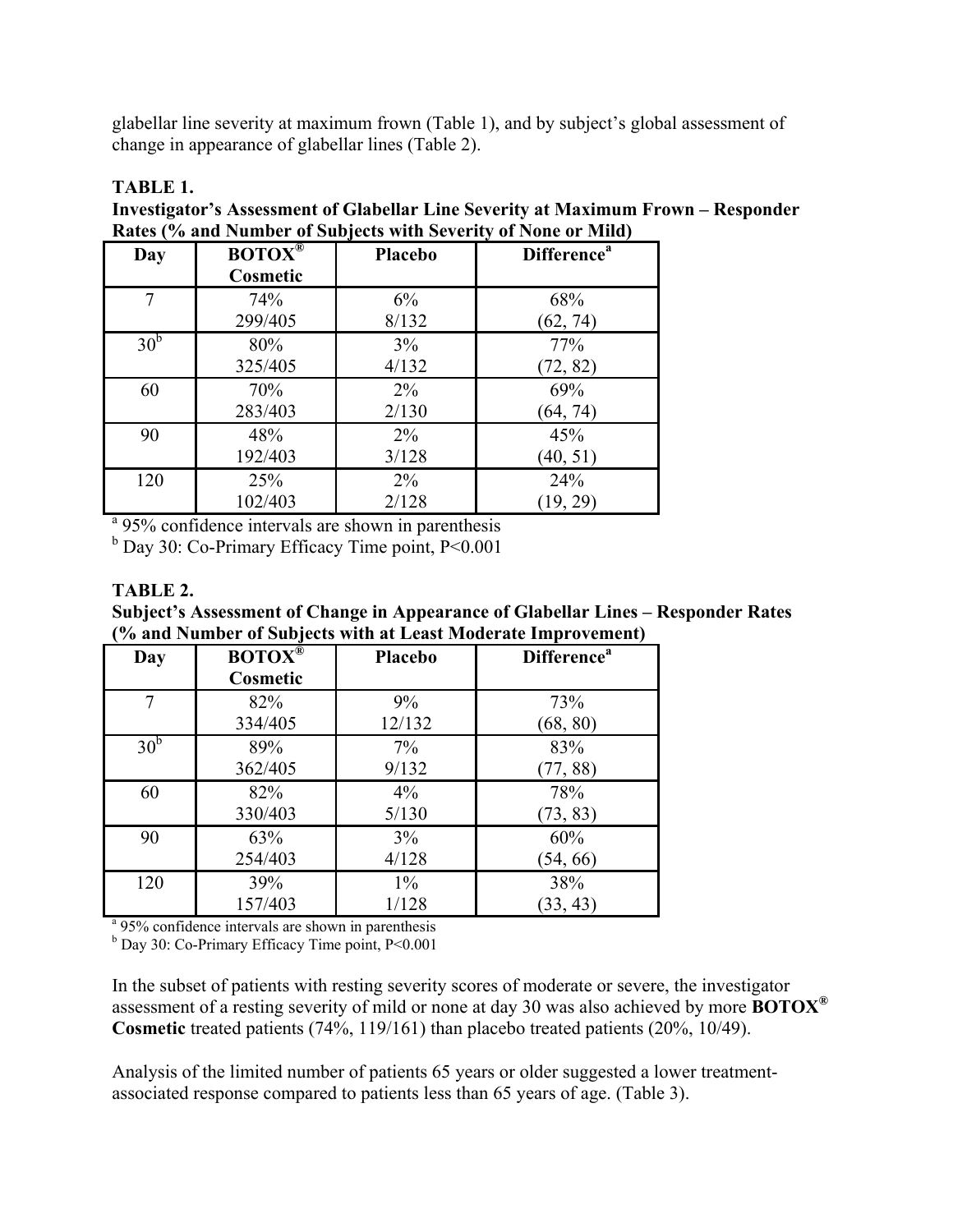**TABLE 3.**  Investigator's and Subject's Assessment – Responder Rates for Subjects  $\leq 65$  and  $\geq 65$ **Years of Age at Day 30**

| <b>Assessment</b>                                              | Age<br>Group | $\text{BOTOX}^{\circledR}$<br>Cosmetic<br>$N = 405$ | Placebo<br>$N = 132$ | Difference <sup>a</sup> |
|----------------------------------------------------------------|--------------|-----------------------------------------------------|----------------------|-------------------------|
| <b>Investigators</b><br>(maximal frown)                        | <65          | 83%<br>316/382                                      | $2\%$<br>2/123       | 81%<br>(77, 86)         |
| <b>Subjects</b>                                                | <65          | 91%<br>346/382                                      | $7\%$<br>8/123       | 84%<br>(79, 90)         |
| <b>Investigators</b><br>(maximal frown)                        | >65          | 39%<br>9/23                                         | 22%<br>2/9           | 17%<br>$(-17, 51)$      |
| <b>Subjects</b>                                                | >65          | 70%<br>16/23                                        | 11%<br>1/9           | 58%<br>(31, 86)         |
| <sup>a</sup> 95% confidence intervals are shown in parenthesis |              |                                                     |                      |                         |

Exploratory analyses by gender suggested that responder rates in the **BOTOX® Cosmetic** treated group were higher for women than for men for both the investigator assessment (day 30; 85% of 334 women, 59% of 71 men) and the Subject Assessment (day 30; 93% of women, 72% of men). In the limited number of non-Caucasian patients (n=64 in the **BOTOX® Cosmetic** treated group) the responder rates were similar to those observed in the Caucasian patients.

#### **INDICATIONS AND USAGE**

**BOTOX® Cosmetic** is indicated for the temporary improvement in the appearance of moderate to severe glabellar lines associated with corrugator and/or procerus muscle activity in adult patients  $\leq 65$  years of age.

## **CONTRAINDICATIONS**

**BOTOX® Cosmetic** is contraindicated in the presence of infection at the proposed injection site(s) and in individuals with known hypersensitivity to any botulinum toxin preparation or to any of the components in the formulation.

#### **WARNINGS**

**BOTOX<sup>®</sup>** and **BOTOX<sup>®</sup> Cosmetic** contain the same active ingredient in the same formulation. Therefore, adverse events observed with the use of **BOTOX®** also have the potential to be associated with the use of **BOTOX® Cosmetic**.

The recommended dosage and frequency of administration for **BOTOX® Cosmetic** should not be exceeded**.** Risks resulting from administration at higher dosages are not known.

#### **Lack of Interchangeability between Botulinum Toxin Products**

**The potency Units of BOTOX® Cosmetic are specific to the preparation and assay method utilized. They are not interchangeable with other preparations of botulinum toxin products and, therefore, units of biological activity of BOTOX® Cosmetic cannot be compared to or converted into units of any other botulinum toxin products assessed with any other specific assay method (see DESCRIPTION).**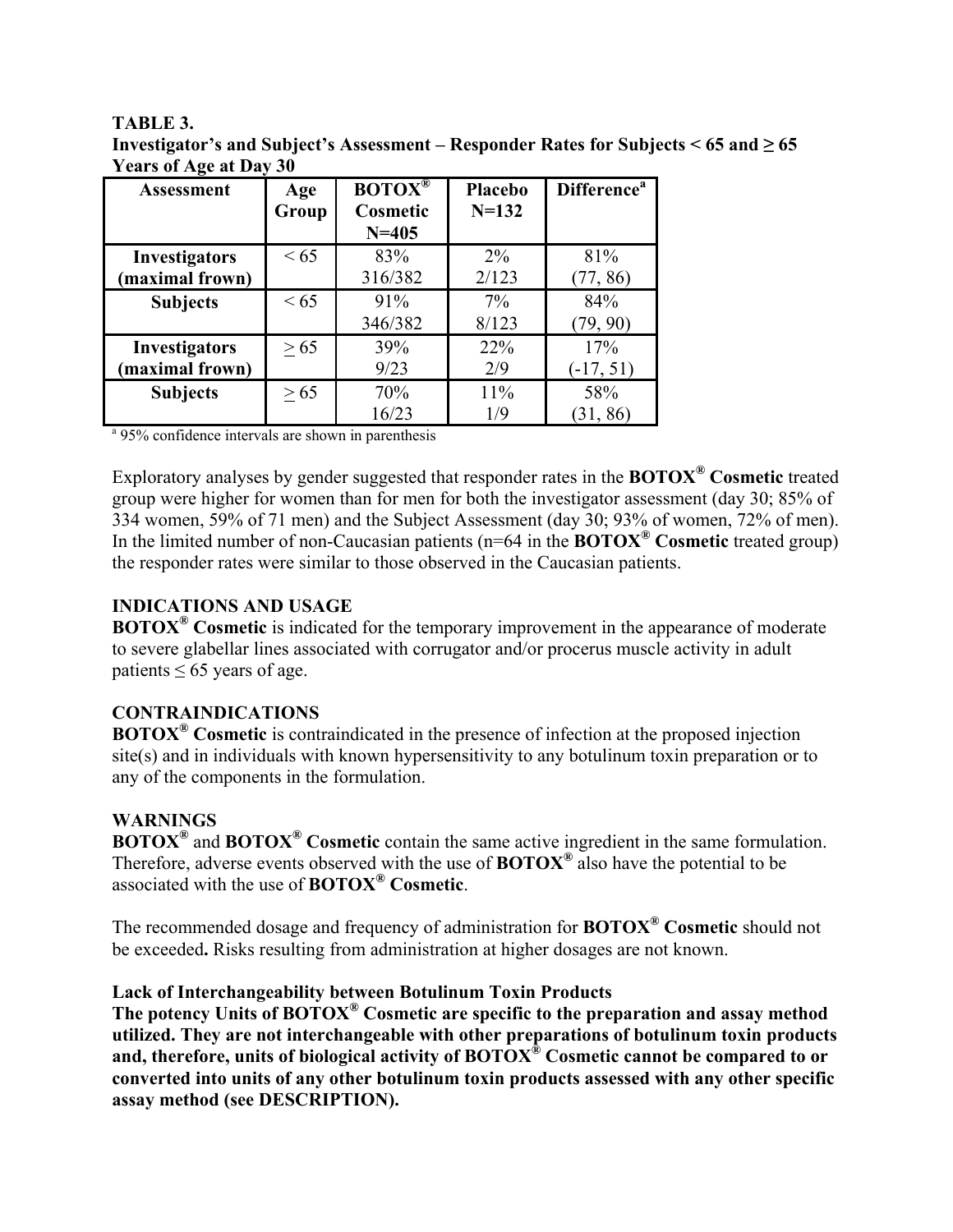#### **Spread of Toxin Effect**

Postmarketing safety data from **BOTOX® Cosmetic** and other approved botulinum toxins suggest that botulinum toxin effects may, in some cases, be observed beyond the site of local injection. The symptoms are consistent with the mechanism of action of botulinum toxin and may include asthenia, generalized muscle weakness, diplopia, blurred vision, ptosis, dysphagia, dysphonia, dysarthria, urinary incontinence, and breathing difficulties. These symptoms have been reported hours to weeks after injection. Swallowing and breathing difficulties can be life threatening and there have been reports of death related to spread of toxin effects. The risk of symptoms is probably greatest in children treated for spasticity but symptoms can also occur in adults treated for spasticity and other conditions, and particularly in those patients who have underlying conditions that would predispose them to these symptoms. In unapproved uses, including spasticity in children and adults, and in approved indications, symptoms consistent with spread of toxin effect have been reported at doses comparable to or lower than doses used to treat cervical dystonia.

No definitive serious adverse event reports of distant spread of toxin effect associated with dermatologic use of **BOTOX®/BOTOX® Cosmetic** at the labeled dose of 20 Units (for glabellar lines) or 100 Units (for severe primary axillary hyperhidrosis) have been reported.

No definitive serious adverse event reports of distant spread of toxin effect associated with **BOTOX®** for blepharospasm at the recommended dose (30 Units and below) or for strabismus at the labeled doses have been reported.

#### **Hypersensitivity Reactions**

Serious and/or immediate hypersensitivity reactions have been reported. These reactions include anaphylaxis, urticaria, soft tissue edema, and dyspnea. If such a reaction occurs, further injection of **BOTOX® Cosmetic** should be discontinued and appropriate medical therapy immediately instituted. One fatal case of anaphylaxis has been reported in which lidocaine was used as the diluent, and consequently the causal agent cannot be reliably determined.

#### **Pre-Existing Neuromuscular Disorders**

Individuals with peripheral motor neuropathic diseases, amyotrophic lateral sclerosis, or neuromuscular junctional disorders (e.g., myasthenia gravis or Lambert-Eaton syndrome) should be monitored particularly closely when given botulinum toxin. Patients with neuromuscular disorders may be at increased risk of clinically significant effects including severe dysphagia and respiratory compromise from typical doses of **BOTOX® Cosmetic** (see **ADVERSE REACTIONS**).

#### **Dysphagia and Breathing Difficulties in Treatment of Cervical Dystonia**

Treatment with **BOTOX®** and other botulinum toxin products can result in swallowing or breathing difficulties. Patients with pre-existing swallowing or breathing difficulties may be more susceptible to these complications. In most cases, this is a consequence of weakening of muscles in the area of injection that are involved in breathing or swallowing. When distant effects occur, additional respiratory muscles may be involved (see **WARNINGS**).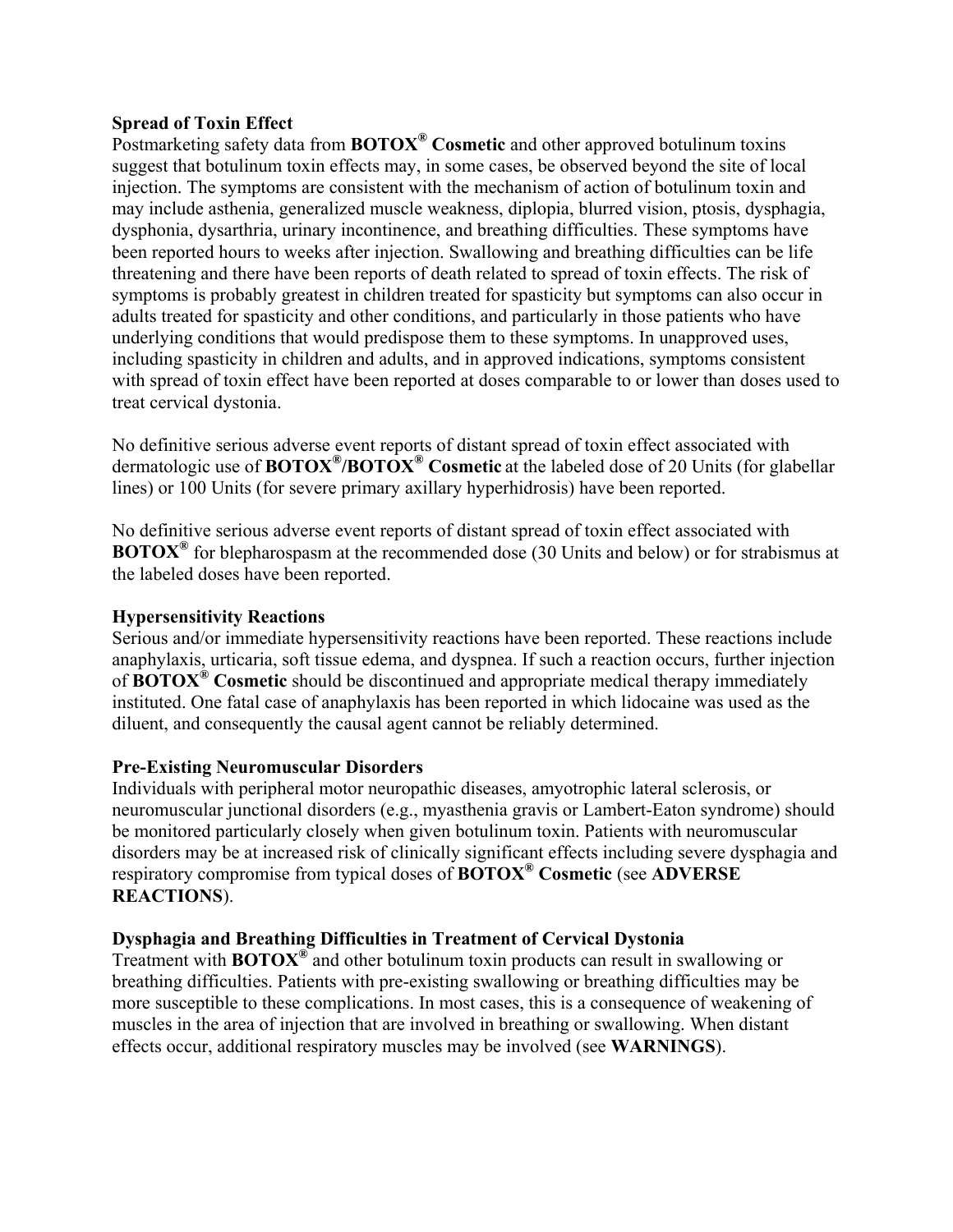Deaths as a complication of severe dysphagia have been reported after treatment with botulinum toxin. Dysphagia may persist for several months, and require use of a feeding tube to maintain adequate nutrition and hydration. Aspiration may result from severe dysphagia and is a particular risk when treating patients in whom swallowing or respiratory function is already compromised.

Treatment of cervical dystonia with botulinum toxins may weaken neck muscles that serve as accessory muscles of ventilation. This may result in a critical loss of breathing capacity in patients with respiratory disorders who may have become dependent upon these accessory muscles. There have been postmarketing reports of serious breathing difficulties, including respiratory failure, in cervical dystonia patients.

Patients treated with botulinum toxin may require immediate medical attention should they develop problems with swallowing, speech, or respiratory disorders. These reactions can occur within hours to weeks after injection with botulinum toxin (see **WARNINGS, ADVERSE REACTIONS, CLINICAL PHARMACOLOGY**).

#### **Cardiovascular System**

There have been reports following administration of **BOTOX®** of adverse events involving the cardiovascular system, including arrhythmia and myocardial infarction, some with fatal outcomes. Some of these patients had risk factors including pre-existing cardiovascular disease.

#### **Human Albumin**

This product contains albumin, a derivative of human blood. Based on effective donor screening and product manufacturing processes, it carries an extremely remote risk for transmission of viral diseases. A theoretical risk for transmission of Creutzfeldt-Jakob disease (CJD) also is considered extremely remote. No cases of transmission of viral diseases or CJD have ever been identified for albumin.

#### **PRECAUTIONS**

The safe and effective use of **BOTOX® Cosmetic** depends upon proper storage of the product, selection of the correct dose, and proper reconstitution and administration techniques. Physicians administering **BOTOX® Cosmetic** must understand the relevant neuromuscular and/or orbital anatomy of the area involved, as well as any alterations to the anatomy due to prior surgical procedures and avoid injection into vulnerable anatomic areas.

Caution should be used when **BOTOX® Cosmetic** treatment is used in the presence of inflammation at the proposed injection site(s) or when excessive weakness or atrophy is present in the target muscle(s).

Reduced blinking from **BOTOX® Cosmetic** injection of the orbicularis muscle can lead to corneal exposure, persistent epithelial defect and corneal ulceration, especially in patients with VII nerve disorders. In the use of **BOTOX®** for the treatment of blepharospasm, one case of corneal perforation in an aphakic eye requiring corneal grafting has occurred because of this effect. Careful testing of corneal sensation in eyes previously operated upon, avoidance of injection into the lower lid area to avoid ectropion, and vigorous treatment of any epithelial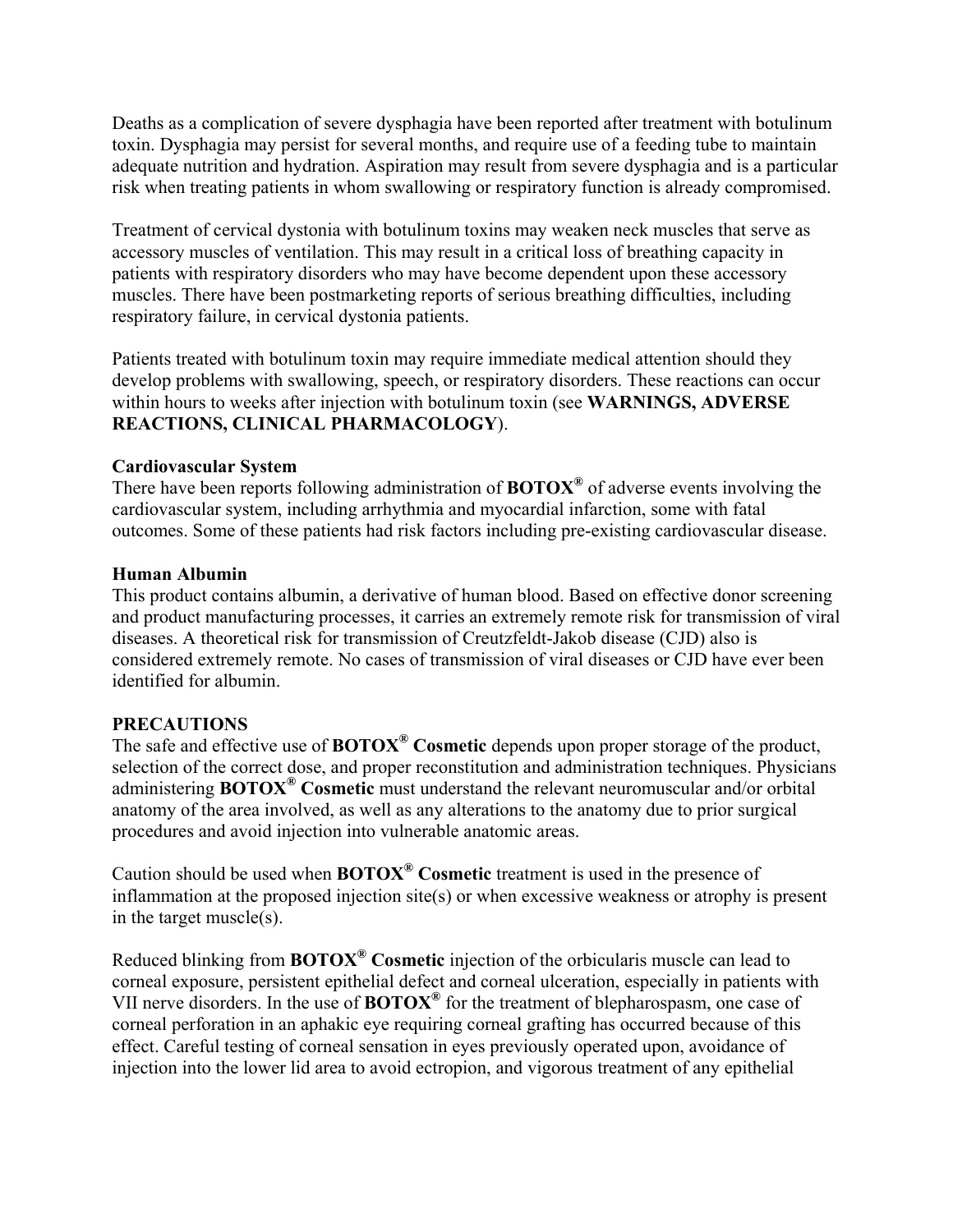defect should be employed. This may require protective drops, ointment, therapeutic soft contact lenses, or closure of the eye by patching or other means.

Inducing paralysis in one or more extraocular muscles may produce spatial disorientation, double vision or past pointing. Covering the affected eye may alleviate these symptoms.

Caution should be used when **BOTOX® Cosmetic** treatment is used in patients who have an inflammatory skin problem at the injection site, marked facial asymmetry, ptosis, excessive dermatochalasis, deep dermal scarring, thick sebaceous skin or the inability to substantially lessen glabellar lines by physically spreading them apart as these patients were excluded from the Phase 3 safety and efficacy trials.

Needle-related pain and/or anxiety may result in vasovagal responses (including e.g., syncope, hypotension), which may require appropriate medical therapy.

Injection intervals of **BOTOX® Cosmetic** should be no more frequent than every three months and should be performed using the lowest effective dose (see **ADVERSE REACTIONS, IMMUNOGENICITY**).

#### **Information for Patients**

The physician should provide a copy of the FDA-Approved Patient Medication Guide and review the contents with the patient. Patients should be advised to inform their doctor or pharmacist if they develop any unusual symptoms (including difficulty with swallowing, speaking, or breathing), or if any existing symptom worsens.

Patients should be counseled that if loss of strength, muscle weakness, or impaired vision occur, they should avoid driving a car or engaging in other potentially hazardous activities.

#### **Drug Interactions**

Co-administration of **BOTOX<sup>®</sup> Cosmetic** and aminoglycosides<sup>1</sup> or other agents interfering with neuromuscular transmission (e.g., curare-like nondepolarizing blockers, lincosamides, polymyxins, quinidine, magnesium sulfate, anticholinesterases, succinylcholine chloride) should only be performed with caution as the effect of the toxin may be potentiated.

The effect of administering different botulinum neurotoxin serotypes at the same time or within several months of each other is unknown. Excessive neuromuscular weakness may be exacerbated by administration of another botulinum toxin prior to the resolution of the effects of a previously administered botulinum toxin.

#### **Pregnancy: Pregnancy Category C**

Administration of **BOTOX® Cosmetic** is not recommended during pregnancy. There are no adequate and well-controlled studies of **BOTOX® Cosmetic** in pregnant women. When pregnant mice and rats were injected intramuscularly during the period of organogenesis, the developmental NOEL (No Observed Effect Level) of **BOTOX® Cosmetic** was 4 Units/kg. Higher doses (8 Units/kg or 16 Units/kg) were associated with reductions in fetal body weights and/or delayed ossification.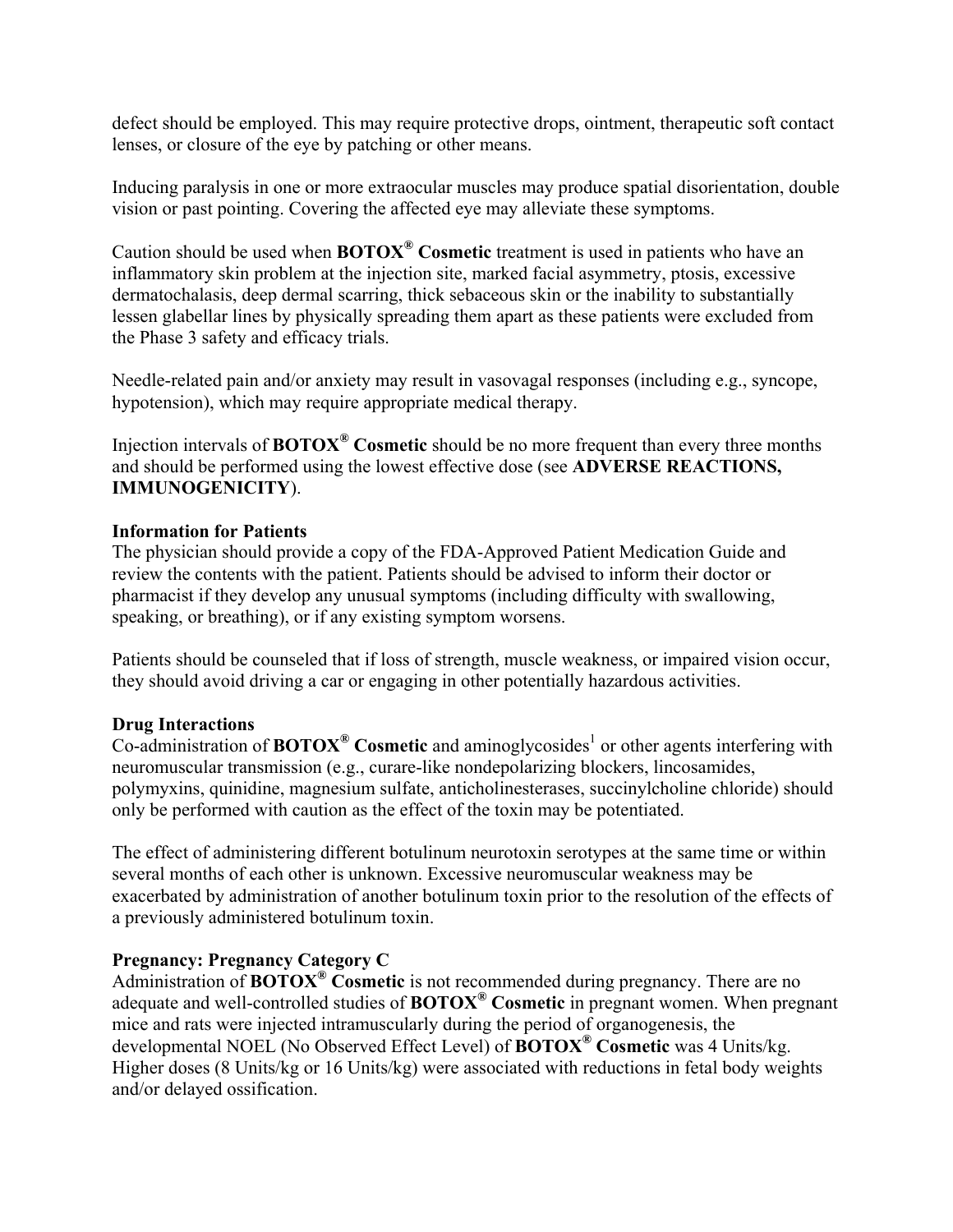In a range finding study in rabbits, daily injection of 0.125 Units/kg/day (days 6 to 18 of gestation) and 2 Units/kg (days 6 and 13 of gestation) produced severe maternal toxicity, abortions and/or fetal malformations. Higher doses resulted in death of the dams. The rabbit appears to be a very sensitive species to **BOTOX® Cosmetic**.

If the patient becomes pregnant after the administration of this drug, the patient should be apprised of the potential risks, including abortion or fetal malformations that have been observed in rabbits.

#### **Carcinogenesis, Mutagenesis, Impairment of Fertility**

Long term studies in animals have not been performed to evaluate carcinogenic potential of **BOTOX® Cosmetic**.

The reproductive NOEL following intramuscular injection of 0, 4, 8, and 16 Units/kg was 4 Units/kg in male rats and 8 Units/kg in female rats. Higher doses were associated with dosedependent reductions in fertility in male rats (where limb weakness resulted in the inability to mate), and testicular atrophy or an altered estrous cycle in female rats. There were no adverse effects on the viability of the embryos.

#### **Nursing Mothers**

It is not known whether this drug is excreted in human milk. Because many drugs are excreted in human milk, caution should be exercised when **BOTOX® Cosmetic** is administered to a nursing woman.

## **Pediatric Use**

Use of **BOTOX® Cosmetic** is not recommended in children.

## **Geriatric Use**

The two clinical studies of **BOTOX® Cosmetic** did not include sufficient numbers of subjects aged 65 and over to determine whether they respond differently from younger subjects. However, the responder rates appeared to be higher for patients younger than age 65 than for patients 65 years or older (see **CLINICAL STUDIES**).

There were too few patients (N=3) over the age of 75 to allow any meaningful comparisons.

# **ADVERSE REACTIONS**

#### **General**

**BOTOX®** and **BOTOX® Cosmetic** contain the same active ingredient in the same formulation. Therefore adverse events observed with the use of **BOTOX®** also have the potential to be associated with the use of **BOTOX® Cosmetic**.

The most serious adverse events reported after treatment with botulinum toxin include spontaneous reports of death, sometimes associated with anaphylaxis, dysphagia, pneumonia, and/or other significant debility.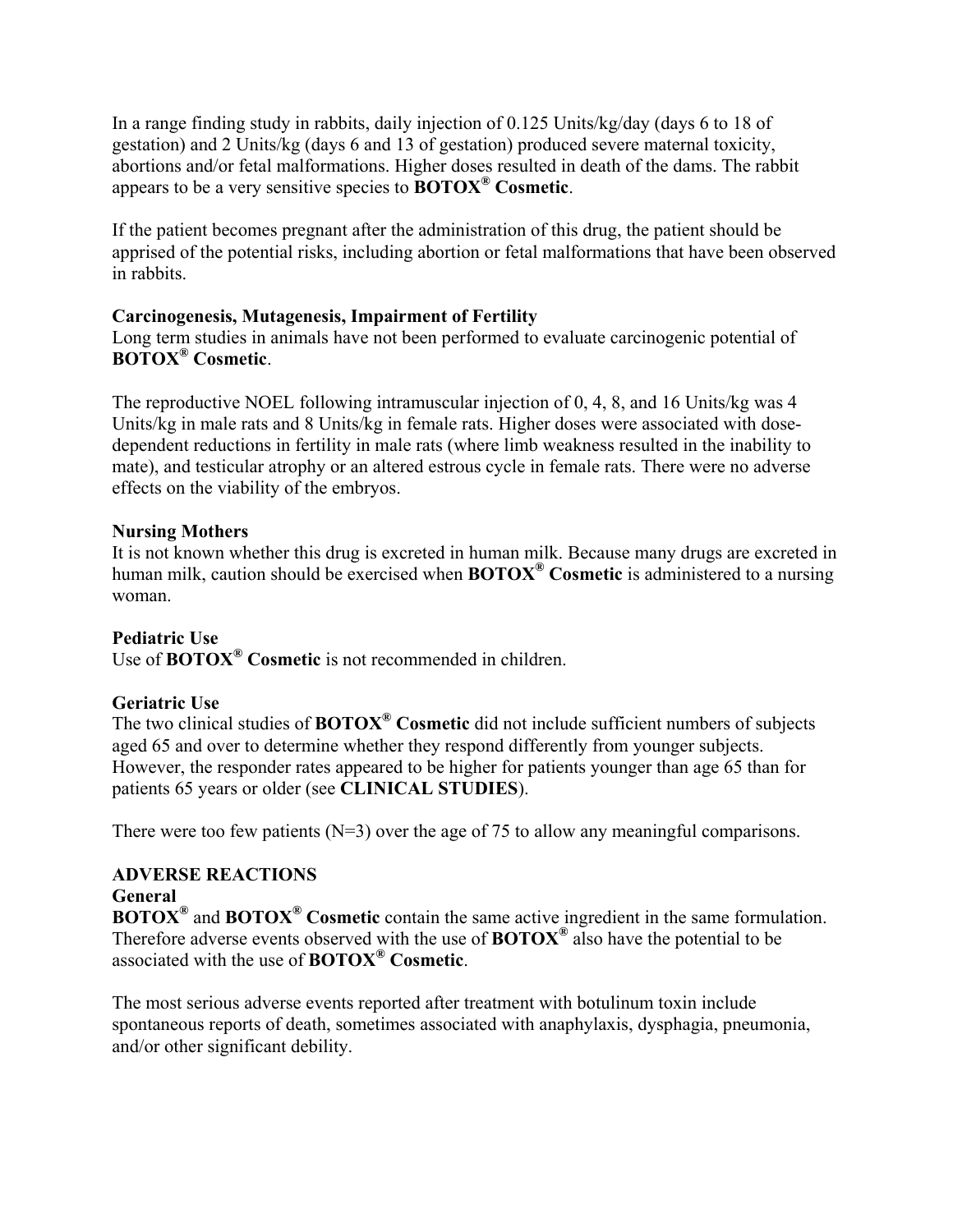There have also been reports of adverse events involving the cardiovascular system, including arrhythmia and myocardial infarction, some with fatal outcomes. Some of these patients had risk factors including pre-existing cardiovascular disease (see **WARNINGS**).

New onset or recurrent seizures have also been reported, typically in patients who are predisposed to experiencing these events. The exact relationship of these events to the botulinum toxin injection has not been established. Additionally, a report of acute angle closure glaucoma one day after receiving an injection of botulinum toxin for blepharospasm was received, with recovery four months later after laser iridotomy and trabeculectomy. Focal facial paralysis, syncope and exacerbation of myasthenia gravis have also been reported after treatment of blepharospasm.

In general, adverse events occur within the first week following injection of **BOTOX® Cosmetic** and while generally transient may have a duration of several months or longer. Localized pain, infection, inflammation, tenderness, swelling, erythema and/or bleeding/bruising may be associated with the injection. Local weakness of the injected muscle(s) represents the expected pharmacological action of botulinum toxin. However, weakness of adjacent muscles may also occur due to spread of toxin.

#### **Glabellar Lines**

In clinical trials of **BOTOX® Cosmetic** the most frequently reported adverse events following injection of **BOTOX® Cosmetic** were headache\*, respiratory infection\*, flu syndrome\*, blepharoptosis and nausea.

Less frequently occurring  $\left( \langle 3\% \rangle \right)$  adverse reactions included pain in the face, erythema at the injection site\*, paresthesia\* and muscle weakness. While local weakness of the injected muscle(s) is representative of the expected pharmacological action of botulinum toxin, weakness of adjacent muscles may occur as a result of the spread of toxin. These events are thought to be associated with the injection and occurred within the first week. The events were generally transient but may last several months or longer.

(\* incidence not different from Placebo)

The data described in Table 4 reflect exposure to **BOTOX® Cosmetic** in 405 subjects aged 18 to 75 who were evaluated in the randomized, placebo-controlled clinical studies to assess the use of **BOTOX® Cosmetic** in the improvement of the appearance of glabellar lines (see **CLINICAL STUDIES**). Adverse events of any cause were reported for 44% of the **BOTOX® Cosmetic** treated subjects and 42% of the placebo treated subjects. The incidence of blepharoptosis was higher in the **BOTOX® Cosmetic** treated arm than in placebo (3% vs. 0).

In the open-label, repeat injection study, blepharoptosis was reported for 2% (8/373) of subjects in the first treatment cycle and 1% (4/343) of subjects in the second treatment cycle. Adverse events of any type were reported for 49% (183/373) of subjects overall. The most frequently reported of these adverse events in the open-label study included respiratory infection, headache, flu syndrome, blepharoptosis, pain and nausea.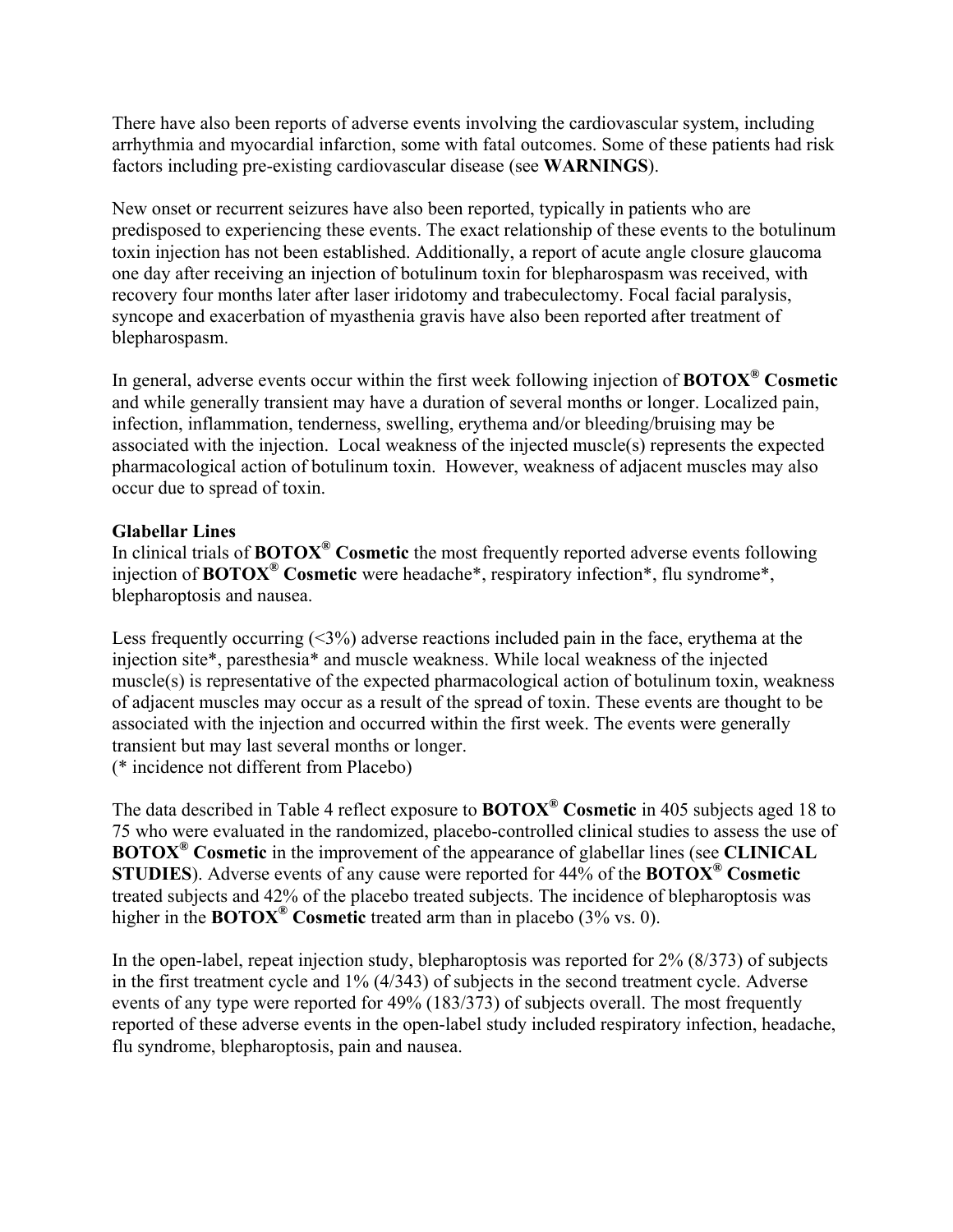Because clinical trials are conducted under widely varying conditions, adverse reaction rates observed in the clinical trials of a drug cannot be directly compared to rates in the clinical trials of another drug and may not be predictive of rates observed in practice.

#### **TABLE 4.**

| Adverse Events Reported at Higher Frequency (>1%) in the BOTOX <sup>®</sup> Cosmetic Group |
|--------------------------------------------------------------------------------------------|
| <b>Compared to the Placebo Group</b>                                                       |

|                                                                  | <b>Percent of Patients Reporting Adverse Events</b>  |                                       |  |
|------------------------------------------------------------------|------------------------------------------------------|---------------------------------------|--|
| <b>Adverse Events by Body</b><br><b>System</b>                   | <b>BOTOX®</b> Cosmetic<br>$(N=405)$<br>$\frac{6}{6}$ | Placebo<br>$(N=130)$<br>$\frac{0}{0}$ |  |
| Overall                                                          | 44                                                   | 42                                    |  |
| Body as a Whole<br>Pain in Face                                  |                                                      |                                       |  |
| Skin and Appendages<br>Skin Tightness                            |                                                      |                                       |  |
| Digestive System<br>Nausea<br>Dyspepsia<br><b>Tooth Disorder</b> |                                                      |                                       |  |
| <b>Special Senses</b><br>Blepharoptosis                          | 3                                                    |                                       |  |
| Musculoskeletal System<br>Muscle Weakness                        |                                                      |                                       |  |
| Cardiovascular<br>Hypertension                                   |                                                      |                                       |  |

#### **Immunogenicity**

Treatment with **BOTOX® Cosmetic** may result in the formation of neutralizing antibodies that may reduce the effectiveness of subsequent treatments with **BOTOX® Cosmetic** by inactivating the biological activity of the toxin. The rate of formation of neutralizing antibodies in patients receiving **BOTOX® Cosmetic** has not been well studied.

The critical factors for neutralizing antibody formation have not been well characterized. The results from some studies suggest that botulinum toxin injections at more frequent intervals or at higher doses may lead to greater incidence of antibody formation. The potential for antibody formation may be minimized by injecting the lowest effective dose given at the longest feasible intervals between injections.

#### **Postmarketing Experience**

Transient ptosis, the most frequently reported complication, has been reported in the literature in approximately 5% of patients. There has been a single report of diplopia, which resolved completely in three weeks.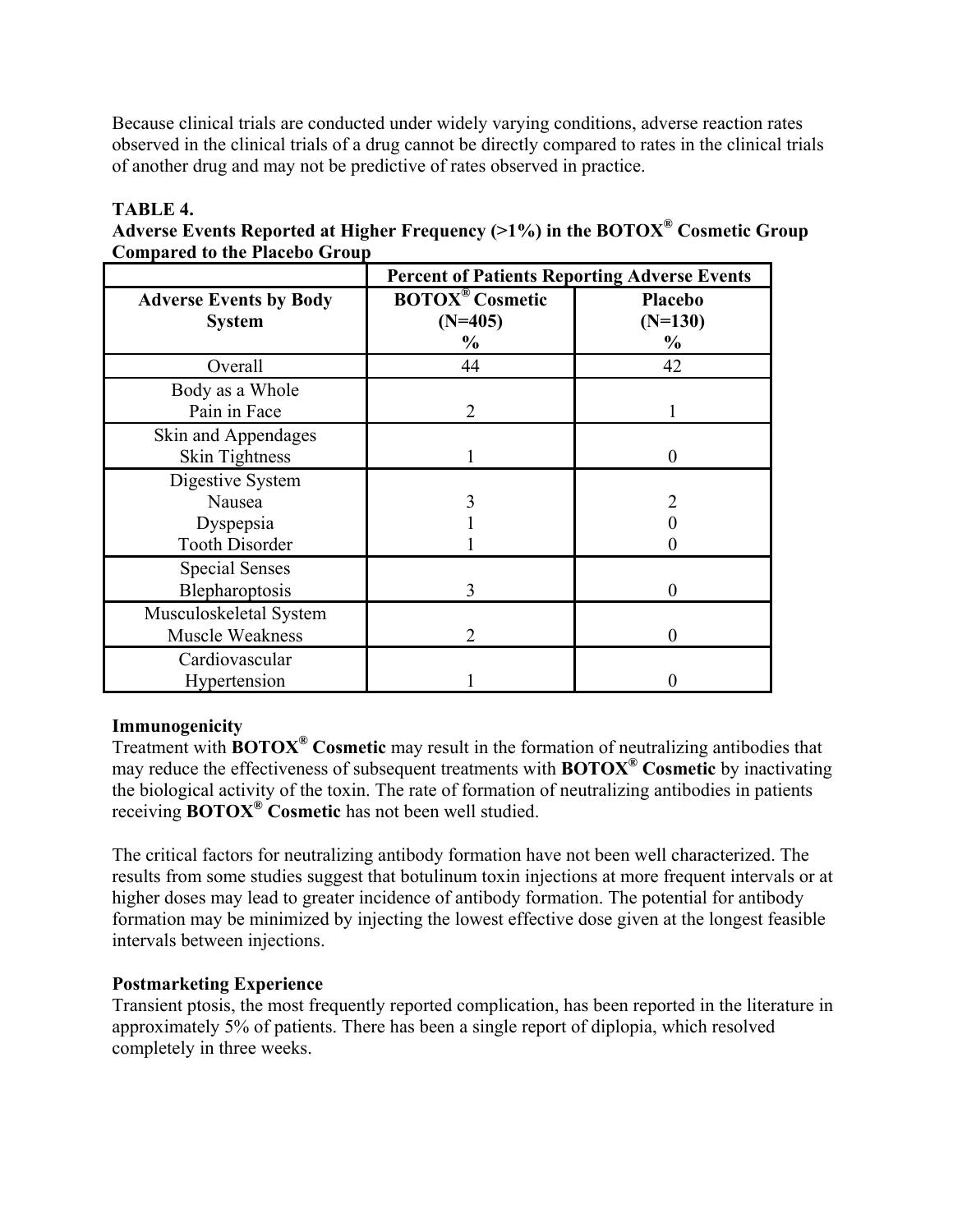The following other adverse reactions have been identified since the drug has been marketed: abdominal pain; blurred vision; brachial plexopathy; decreased hearing; diarrhea; ear noise; erythema multiforme; fever; focal facial paralysis; glaucoma; localized numbness; loss of appetite; malaise; myalgia; myasthenia gravis; pruritus; psoriasiform eruption; retinal vein occlusion; sweating; syncope; vertigo with nystagmus; and vomiting.

Because these reactions are reported voluntarily from a population of uncertain size, it is not always possible to reliably estimate their frequency or establish a causal relationship to botulinum toxin.

#### **Reporting Adverse Events**

Adverse events following use of **BOTOX® Cosmetic** should be reported to the Pharmacovigilance Department, Allergan Inc. (1-800-433-8871). Adverse events may also be reported to the U.S. Department of Health and Human Services (DHHS) Adverse Event Reporting System. Report forms and reporting requirement information can be obtained from Adverse Event Reporting System (AERS) through a toll free number 1-800-822-7967.

#### **Overdosage**

Excessive doses of **BOTOX® Cosmetic** may be expected to produce neuromuscular weakness with a variety of symptoms. Respiratory support may be required where excessive doses cause paralysis of respiratory muscles. In the event of overdose, the patient should be medically monitored for symptoms of excessive muscle weakness or muscle paralysis (see **WARNINGS**  and **PRECAUTIONS**). Symptomatic treatment may be necessary.

Symptoms of overdose are likely not to be present immediately following injection. Should accidental injection or oral ingestion occur, the person should be medically supervised for several weeks for signs and symptoms of excessive muscle weakness or muscle paralysis.

In the event of overdose, antitoxin raised against botulinum toxin is available from the Centers for Disease Control and Prevention (CDC) in Atlanta, GA. However, the antitoxin will not reverse any botulinum toxin-induced effects already apparent by the time of antitoxin administration. In the event of suspected or actual cases of botulinum toxin poisoning, please contact your local or state Health Department to process a request for antitoxin through the CDC. If you do not receive a response within 30 minutes, please contact the CDC directly at 1-770- 488-7100. More information can be obtained at http://www.cdc.gov/ncidod/srp/drugs/drugservice.html.

## **DOSAGE AND ADMINISTRATION**

#### **For Intramuscular Injection Only**

**BOTOX®Cosmetic** is to be reconstituted only with 0.9% sterile, non-preserved saline prior to intramuscular injection. Per the dilution table below, draw up the required amount of 0.9% sterile non-preserved sodium chloride solution into a syringe to obtain a reconstituted solution at a concentration of 4 Units/0.1 mL and a total treatment dose of 20 Units in 0.5 mL. The duration of activity of **BOTOX®Cosmetic** for glabellar lines is approximately 3-4 months. The safety and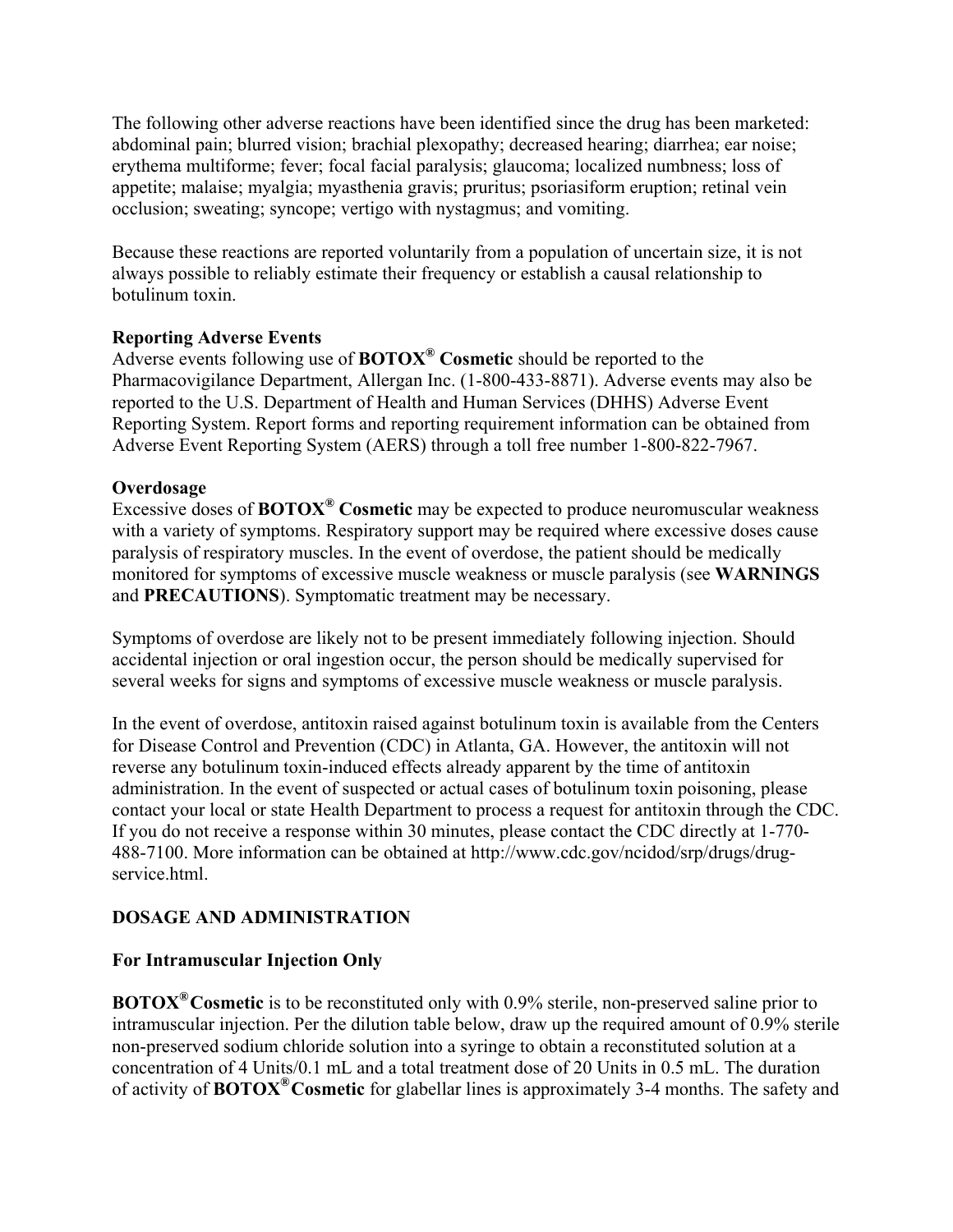effectiveness of more frequent dosing with **BOTOX®Cosmetic** has not been clinically evaluated and is not recommended.

| <b>Diluent Added to</b><br>100 Unit Vial<br>$(0.9\%$ Sodium<br><b>Chloride</b><br><b>Injection Only)</b> | <b>Resulting</b><br><b>Dose Units</b><br>per 0.1 mL | <b>Diluent Added to</b><br>50 Unit Vial<br>$(0.9\%$ Sodium<br><b>Chloride</b><br><b>Injection Only)</b> | <b>Resulting</b><br><b>Dose Units</b><br>per 0.1 mL |
|----------------------------------------------------------------------------------------------------------|-----------------------------------------------------|---------------------------------------------------------------------------------------------------------|-----------------------------------------------------|
| $2.5 \text{ mL}$                                                                                         | 4 Units                                             | $1.25 \text{ mL}$                                                                                       | 4 Units                                             |

Reconstituted **BOTOX® Cosmetic** should be clear, colorless, and free of particulate matter.

**BOTOX® Cosmetic is supplied as a single use vial**. The product and diluent do not contain a preservative. Once opened and reconstituted it should be stored in a refrigerator (2° to 8°C) and used within 24 hours. Discard any remaining solution. Parenteral drug products should be inspected visually for particulate matter and discoloration prior to administration whenever solution and container permit. Do not freeze reconstituted **BOTOX® Cosmetic**.

#### **Dilution Technique**

Using a 21-gauge needle and an appropriately sized syringe draw up a total of 2.5 mL/100 Unit vial or 1.25 mL/50 Unit vial of 0.9% sterile saline without a preservative. Insert the needle at a 45° angle and slowly inject into the **BOTOX® Cosmetic** vial. Discard the vial if a vacuum does not pull the diluent into the vial. Gently rotate the vial and record the date and time of reconstitution on the space on the label.

Draw at least 0.5 mL of the properly reconstituted toxin into the sterile syringe, preferably a tuberculin syringe and expel any air bubbles in the syringe barrel. Remove the needle used to reconstitute the product and attach a 30-33 gauge needle. Confirm the patency of the needle.

#### **Injection Technique**

Glabellar facial lines arise from the activity of the corrugator and orbicularis oculi muscles. These muscles move the brow medially, and the procerus and depressor supercilii pull the brow inferiorly. This creates a frown or "furrowed brow". The location, size, and use of the muscles vary markedly among individuals. Lines induced by facial expression occur perpendicular to the direction of action of contracting facial muscles. An effective dose for facial lines is determined by gross observation of the patient's ability to activate the superficial muscles injected.

In order to reduce the complication of ptosis the following steps should be taken:

- Avoid injection near the levator palpebrae superioris, particularly in patients with larger brow depressor complexes.
- Lateral corrugator injections should be placed at least 1 cm above the bony supraorbital ridge.
- Ensure the injected volume/dose is accurate and where feasible kept to a minimum.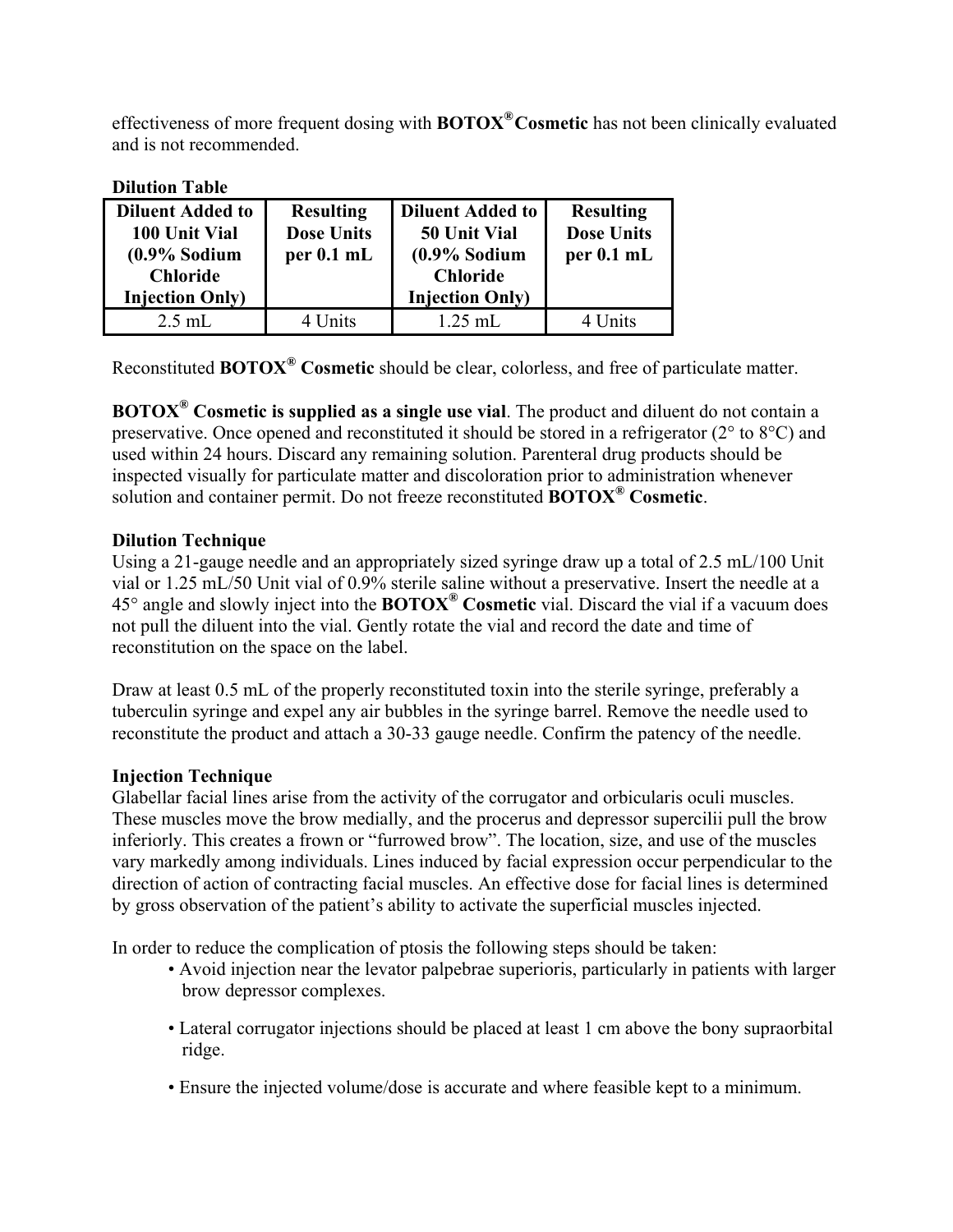• Do not inject toxin closer than 1 cm above the central eyebrow.

Using a 30-33 gauge needle, inject a dose of 0.1 mL into each of 5 sites, 2 in each corrugator muscle and 1 in the procerus muscle for a total dose of 20 Units. Typically the initial doses of reconstituted **BOTOX® Cosmetic** induce chemical denervation of the injected muscles one to two days after injection, increasing in intensity during the first week.



## **HOW SUPPLIED**

**BOTOX<sup>®</sup> Cosmetic** is supplied in a single use vial in the following sizes:

50 Units: NDC 0023-3919-50 100 Units: NDC 0023-9232-01

Vials of **BOTOX® Cosmetic** have a holographic film on the vial label that contains the name "Allergan" within horizontal lines of rainbow color. In order to see the hologram, rotate the vial back and forth between your fingers under a desk lamp or fluorescent light source. (Note: the holographic film on the label is absent in the date/batch area.) If you do not see the lines of rainbow color or the name "Allergan," do not use the product and contact Allergan for additional information at 1-800-890-4345 from 7:00 AM to 3:00 PM Pacific Time.

#### **Rx Only Single use vial.**

## **Storage**

Unopened vials of **BOTOX® Cosmetic** should be stored in a refrigerator (2° to 8°C) for up to 36 months for the 100 Unit vial or up to 24 months for the 50 Unit vial.

Administer **BOTOX® Cosmetic** within 24 hours of reconstitution; during this period reconstituted **BOTOX® Cosmetic** should be stored in a refrigerator (2° to 8°C). Reconstituted **BOTOX® Cosmetic** should be clear, colorless and free of particulate matter.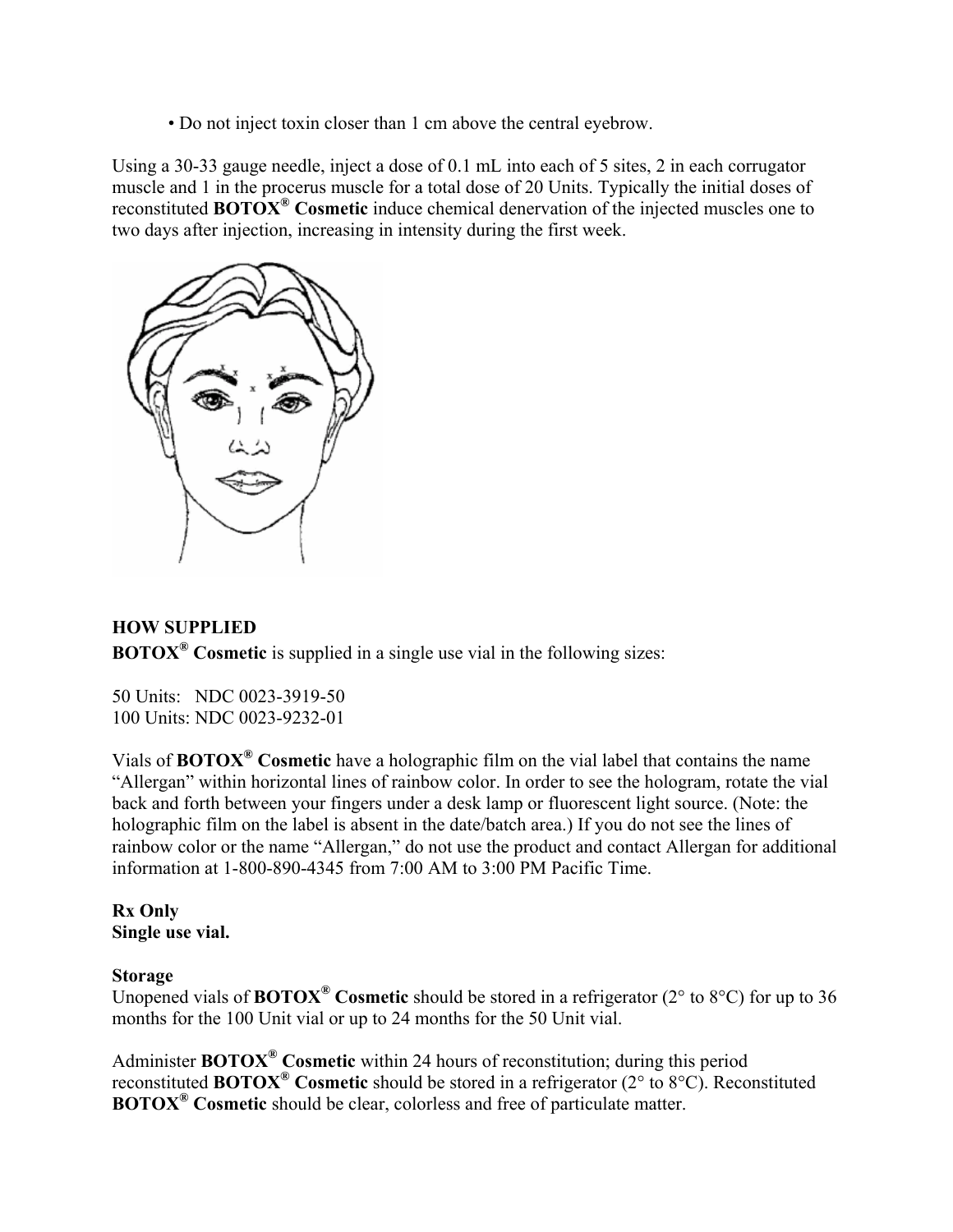Do not use after the expiration date on the vial. All vials, including expired vials, or equipment used with the drug should be disposed of carefully as is done with all medical waste.

#### **Revised: 09/2009**

© 2009 Allergan, Inc. ® mark owned by Allergan, Inc. U.S. Patents 6,974,578; 6,683,049; 6,896,886

Manufactured by: Allergan Pharmaceuticals Ireland a subsidiary of: Allergan, Inc., 2525 Dupont Dr., Irvine, CA 92612

#### **REFERENCE**

1. Wang YC, Burr DH, Korthals GJ, Sugiyama H. Acute toxicity of aminoglycoside antibiotics as an aid in detecting botulism. Appl Environ Microbiol 1984; 48:951-955.

71823US12A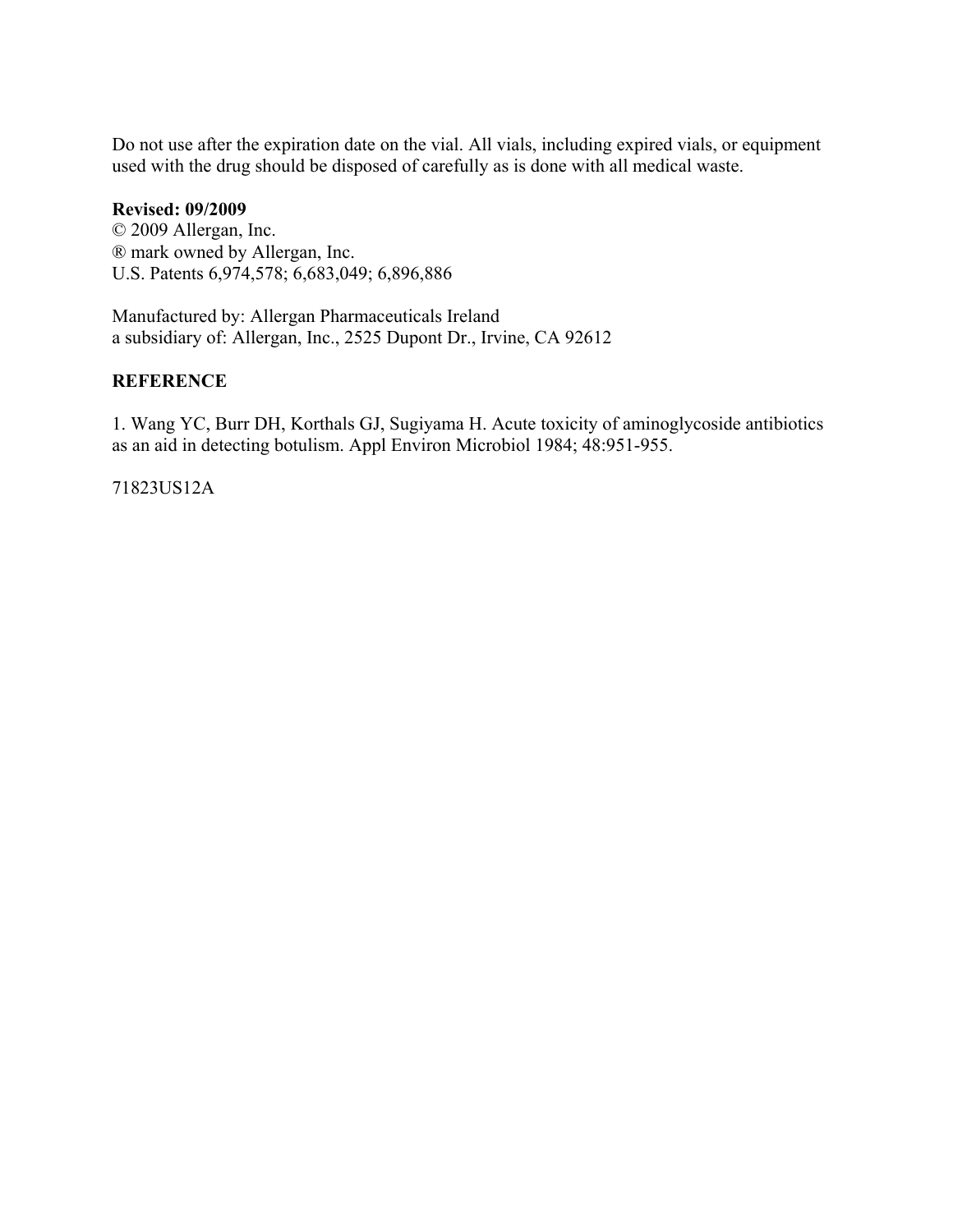#### **MEDICATION GUIDE BOTOX® BOTOX® Cosmetic (Boe-tox) (onabotulinumtoxinA) for Injection**

Read the Medication Guide that comes with **BOTOX®** or **BOTOX® Cosmetic** before you start using it and each time it is given to you. There may be new information. This information does not take the place of talking with your doctor about your medical condition or your treatment. You should share this information with your family members and caregivers.

**What is the most important information I should know about BOTOX® and BOTOX® Cosmetic?** 

**BOTOX® and BOTOX® Cosmetic may cause serious side effects that can be life threatening. Call your doctor or get medical help right away if you have any of these problems after treatment with BOTOX® or BOTOX® Cosmetic:** 

- **Problems swallowing, speaking, or breathing. These problems can happen hours to weeks after an injection of BOTOX® or BOTOX® Cosmetic** usually because the muscles that you use to breathe and swallow can become weak after the injection. Death can happen as a complication if you have severe problems with swallowing or breathing after treatment with **BOTOX®** or **BOTOX® Cosmetic**.
- People with certain breathing problems may need to use muscles in their neck to help them breathe. These patients may be at greater risk for serious breathing problems with **BOTOX®** or **BOTOX® Cosmetic**.
- Swallowing problems may last for several months. People who cannot swallow well may need a feeding tube to receive food and water. If swallowing problems are severe, food or liquids may go into your lungs. People who already have swallowing or breathing problems before receiving **BOTOX®** or **BOTOX® Cosmetic** have the highest risk of getting these problems.
- **Spread of toxin effects.** In some cases, the effect of botulinum toxin may affect areas of the body away from the injection site and cause symptoms of a serious condition called botulism. The symptoms of botulism include:
	- loss of strength and muscle weakness all over the body
	- double vision
	- blurred vision and drooping eyelids
	- hoarseness or change or loss of voice (dysphonia)
	- trouble saying words clearly (dysarthria)
	- loss of bladder control
	- trouble breathing
	- trouble swallowing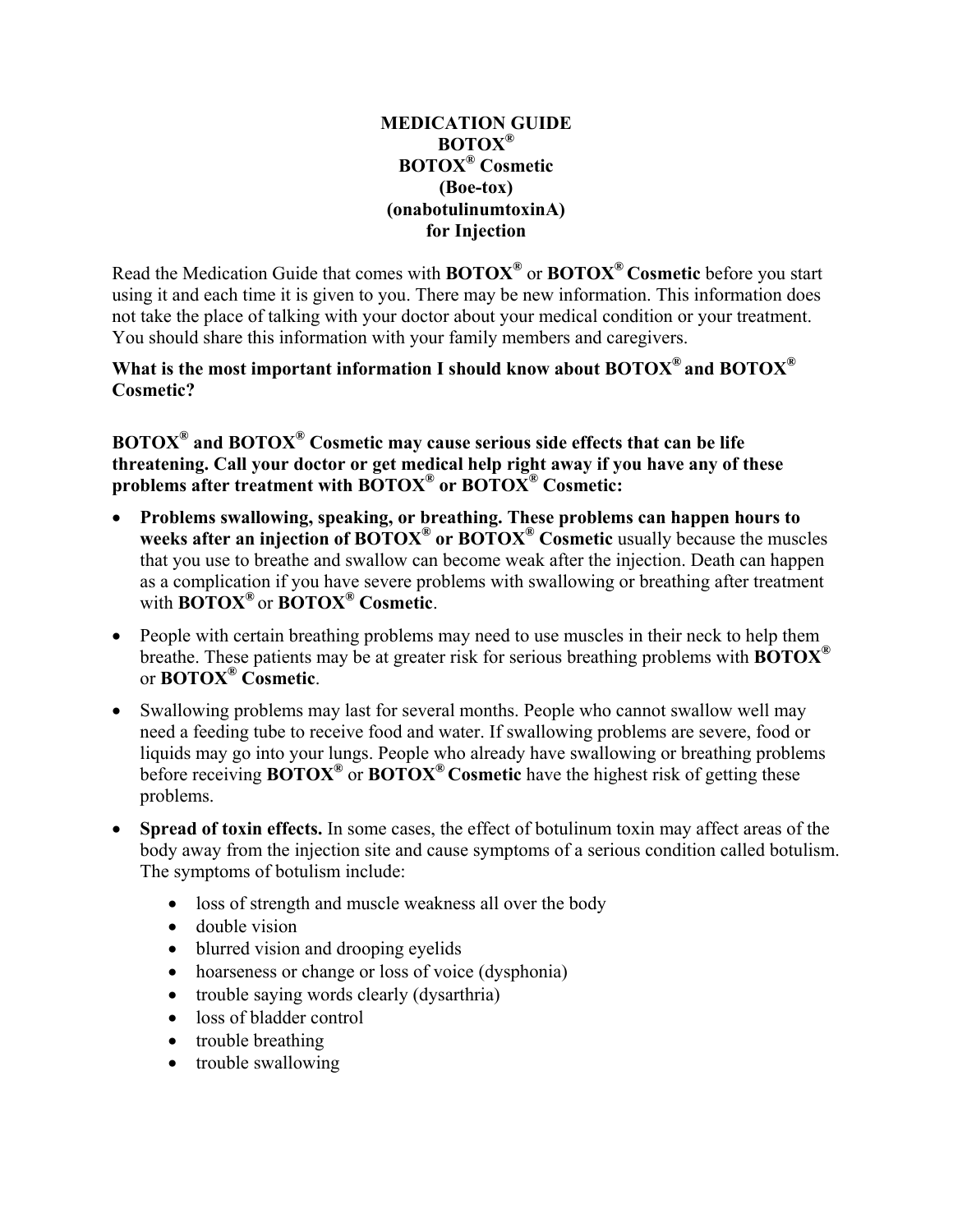These symptoms can happen hours to weeks after you receive an injection of **BOTOX®** or **BOTOX® Cosmetic**.

These problems could make it unsafe for you to drive a car or do other dangerous activities. See "What should I avoid while receiving **BOTOX®** or **BOTOX® Cosmetic**?"

There has not been a confirmed serious case of spread of toxin effect away from the injection site when **BOTOX<sup>®</sup>** has been used at the recommended dose to treat severe underarm sweating, blepharospasm, or strabismus, or when **BOTOX® Cosmetic** has been used at the recommended dose to treat frown lines.

# **What are BOTOX® and BOTOX® Cosmetic?**

**BOTOX<sup>®</sup>** is a prescription medicine that is injected into muscles and used:

- to treat the abnormal head position and neck pain that happens with cervical dystonia (CD) in adults.
- to treat certain types of eye muscle problems (strabismus) or abnormal spasm of the eyelids (blepharospasm) in people 12 years and older.

**BOTOX®** is also injected into the skin to treat the symptoms of severe underarm sweating (severe primary axillary hyperhidrosis) when medicines used on the skin (topical) do not work well enough.

**BOTOX® Cosmetic** is a prescription medicine that is injected into muscles and used to improve the look of moderate to severe frown lines between the eyebrows (glabellar lines) in adults younger than 65 years of age for a short period of time (temporary).

It is not known whether **BOTOX®** is safe or effective in children younger than:

- 16 years of age for treatment of cervical dystonia
- 18 years of age for treatment of hyperhidrosis
- 12 years of age for treatment of strabismus or blepharospasm

**BOTOX<sup>®</sup> Cosmetic** is not recommended for use in children younger than 18 years of age.

It is not known whether **BOTOX®** and **BOTOX® Cosmetic** are safe or effective for other types of muscle spasms or for severe sweating anywhere other than your armpits.

# **Who should not take BOTOX® or BOTOX® Cosmetic?**

Do not take **BOTOX®** or **BOTOX® Cosmetic** if you:

- are allergic to any of the ingredients in **BOTOX®** or **BOTOX® Cosmetic**. See the end of this Medication Guide for a list of ingredients in **BOTOX®** and **BOTOX® Cosmetic**.
- had an allergic reaction to any other botulinum toxin product such as Myobloc**®** or Dysport™
- have a skin infection at the planned injection site

# **What should I tell my doctor before taking BOTOX® or BOTOX® Cosmetic?**

## **Tell your doctor about all your medical conditions, including if you have:**

• a disease that affects your muscles and nerves (such as amyotrophic lateral sclerosis [ALS or Lou Gehrig's disease], myasthenia gravis or Lambert-Eaton syndrome). See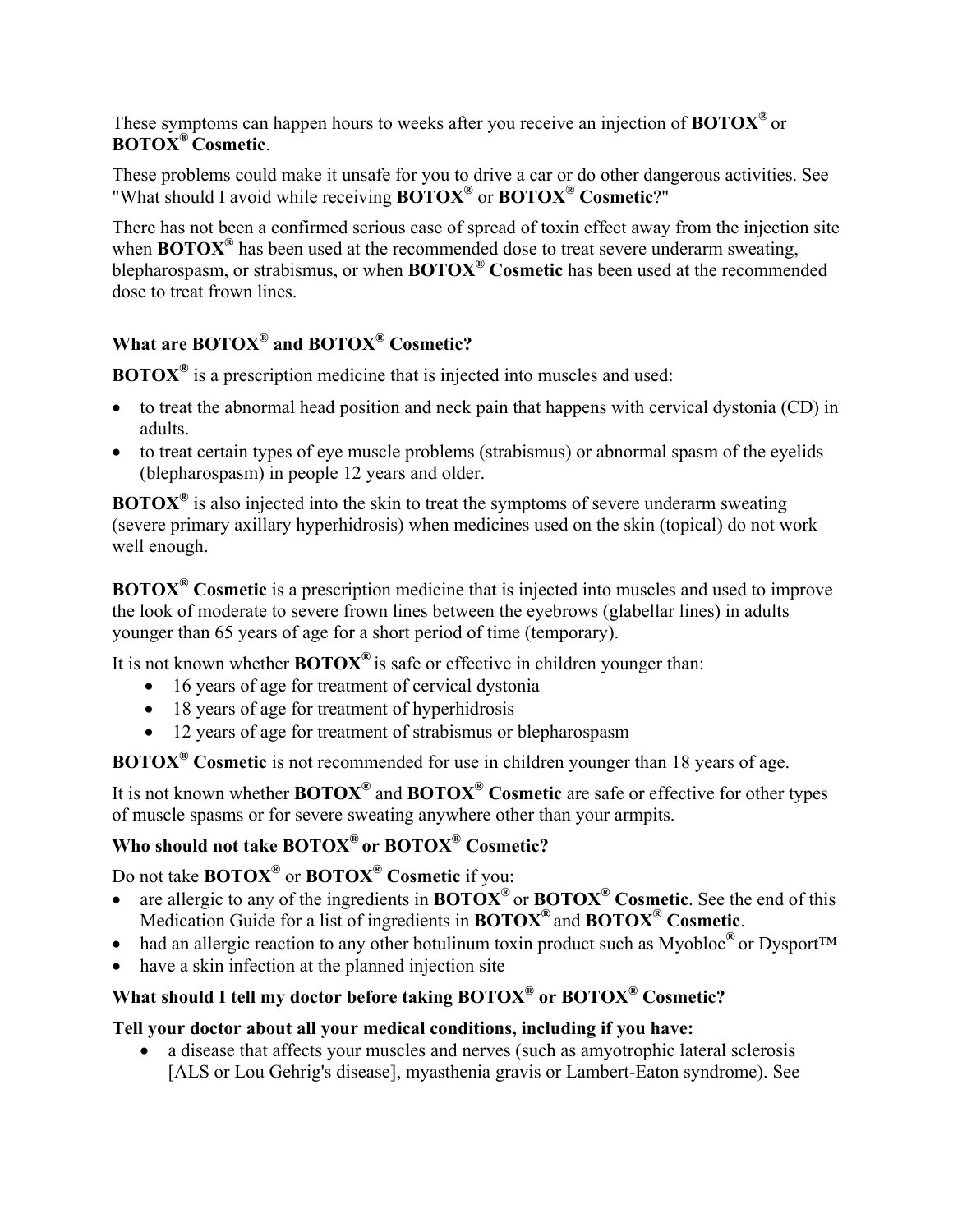"What is the most important information I should know about **BOTOX®** and **BOTOX® Cosmetic**?"

- allergies to any botulinum toxin product
- had any side effect from any botulinum toxin product in the past
- a breathing problem, such as asthma or emphysema
- swallowing problems
- bleeding problems
- plans to have surgery
- had surgery on your face
- weakness of your forehead muscles, such as trouble raising your eyebrows
- drooping eyelids
- any other change in the way your face normally looks
- are pregnant or plan to become pregnant. It is not known if **BOTOX®** or **BOTOX® Cosmetic** can harm your unborn baby.
- are breast-feeding or plan to breastfeed. It is not known if **BOTOX®** or **BOTOX® Cosmetic** passes into breast milk.

**Tell your doctor about all the medicines you take**, including prescription and nonprescription medicines, vitamins and herbal products. Using **BOTOX®** or **BOTOX® Cosmetic** with certain other medicines may cause serious side effects. **Do not start any new medicines until you have told your doctor that you have received BOTOX® or BOTOX® Cosmetic in the past.**

Especially tell your doctor if you:

- have received any other botulinum toxin product in the last four months
- have received injections of botulinum toxin, such as Myobloc<sup>®</sup> (rimabotulinumtoxinB) or  $Dysport^{TM}$  (abobotulinumtoxinA) in the past. Be sure your doctor knows exactly which product you received.
- have recently received an antibiotic by injection
- take muscle relaxants
- take an allergy or cold medicine
- take a sleep medicine

#### **Ask your doctor if you are not sure if your medicine is one that is listed above.**

Know the medicines you take. Keep a list of your medicines with you to show your doctor and pharmacist each time you get a new medicine.

## **How should I take BOTOX® or BOTOX® Cosmetic?**

- **BOTOX®** or **BOTOX® Cosmetic** is an injection that your doctor will give you.
- **BOTOX<sup>®</sup>** is injected into your affected muscles or skin.
- **BOTOX® Cosmetic** is injected into your affected muscles.
- Your doctor may change your dose of **BOTOX®** or **BOTOX® Cosmetic**, until you and your doctor find the best dose for you.

## **What should I avoid while taking BOTOX® or BOTOX® Cosmetic?**

**BOTOX®** and **BOTOX® Cosmetic** may cause loss of strength or general muscle weakness, or vision problems within hours to weeks of taking  $\overrightarrow{BOTOX}^{\circ}$  or  $\overrightarrow{BOTOX}^{\circ}$  Cosmetic. If this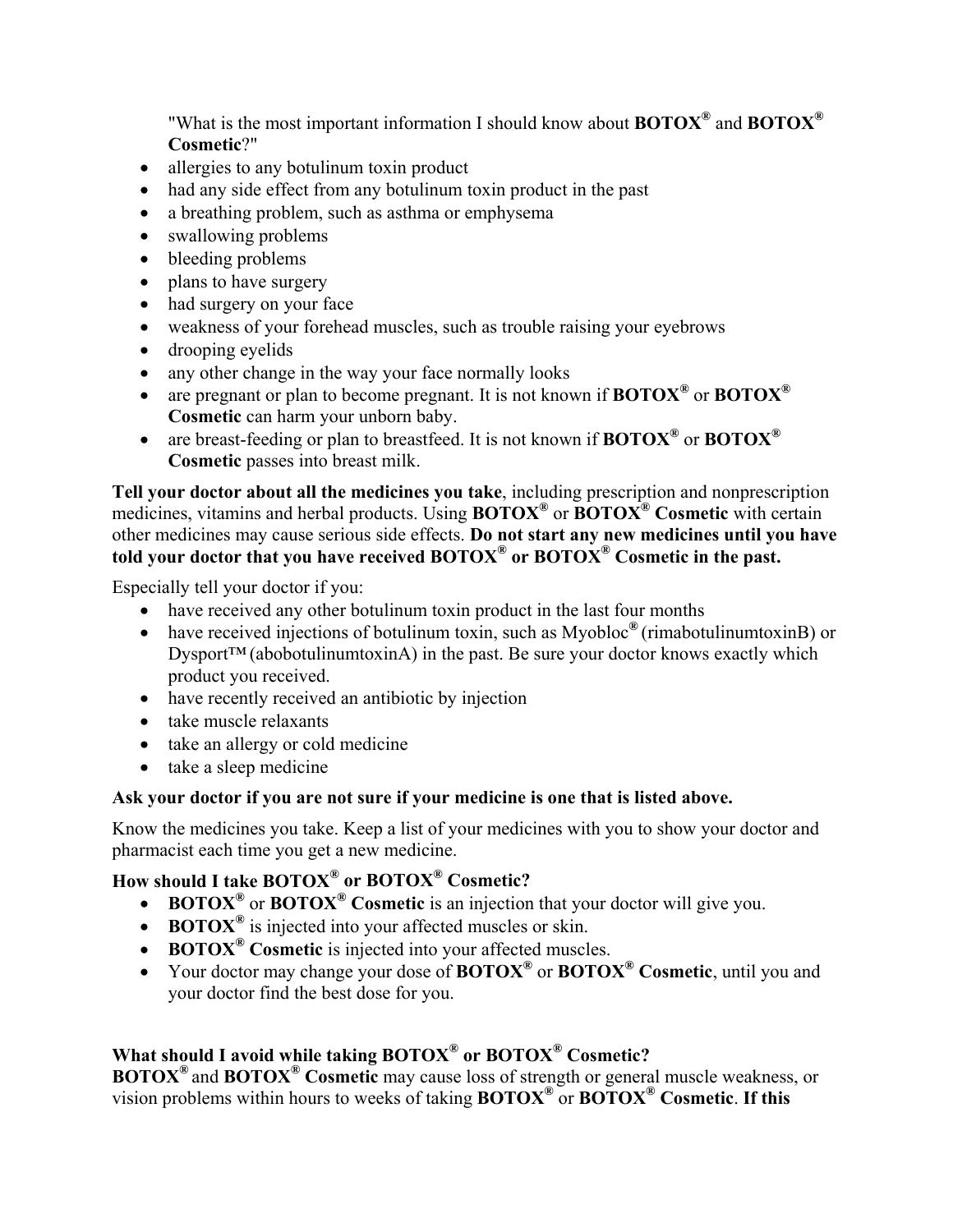**happens, do not drive a car, operate machinery, or do other dangerous activities.** See "What is the most important information I should know about **BOTOX®** and **BOTOX® Cosmetic**?"

## **What are the possible side effects of BOTOX® and BOTOX® Cosmetic?**

**BOTOX® and BOTOX® Cosmetic can cause serious side effects.** See "What is the most important information I should know about **BOTOX®** and **BOTOX® Cosmetic**?"

## **Other side effects of BOTOX® and BOTOX® Cosmetic include:**

- dry mouth
- discomfort or pain at the injection site
- tiredness
- headache
- neck pain
- eye problems: double vision, blurred vision, decreased eyesight, drooping eyelids, swelling of your eyelids, and dry eyes.
- allergic reactions. Symptoms of an allergic reaction to **BOTOX<sup>®</sup>** or **BOTOX<sup>®</sup>** Cosmetic may include: itching, rash, red itchy welts, wheezing, asthma symptoms, or dizziness or feeling faint. Tell your doctor or get medical help right away if you are wheezing or have asthma symptoms, or if you become dizzy or faint.

Tell your doctor if you have any side effect that bothers you or that does not go away.

These are not all the possible side effects of **BOTOX®** and **BOTOX® Cosmetic**. For more information, ask your doctor or pharmacist.

Call your doctor for medical advice about side effects. You may report side effects to FDA at 1- 800-FDA-1088.

## **General information about BOTOX® and BOTOX® Cosmetic:**

Medicines are sometimes prescribed for purposes other than those listed in a Medication Guide.

This Medication Guide summarizes the most important information about **BOTOX®** and **BOTOX® Cosmetic**. If you would like more information, talk with your doctor. You can ask your doctor or pharmacist for information about **BOTOX®** and **BOTOX® Cosmetic** that is written for healthcare professionals. For more information about **BOTOX®** and **BOTOX® Cosmetic** call Allergan at 1-800-433-8871 or go to www.botox.com.

## **What are the ingredients in BOTOX® and BOTOX® Cosmetic?**

Active ingredient: botulinum toxin type A Inactive ingredients: human albumin and sodium chloride

Issued: 07/2009

This Medication Guide has been approved by the U.S. Food and Drug Administration.

Manufactured by: Allergan Pharmaceuticals Ireland a subsidiary of: Allergan, Inc. 2525 Dupont Dr.